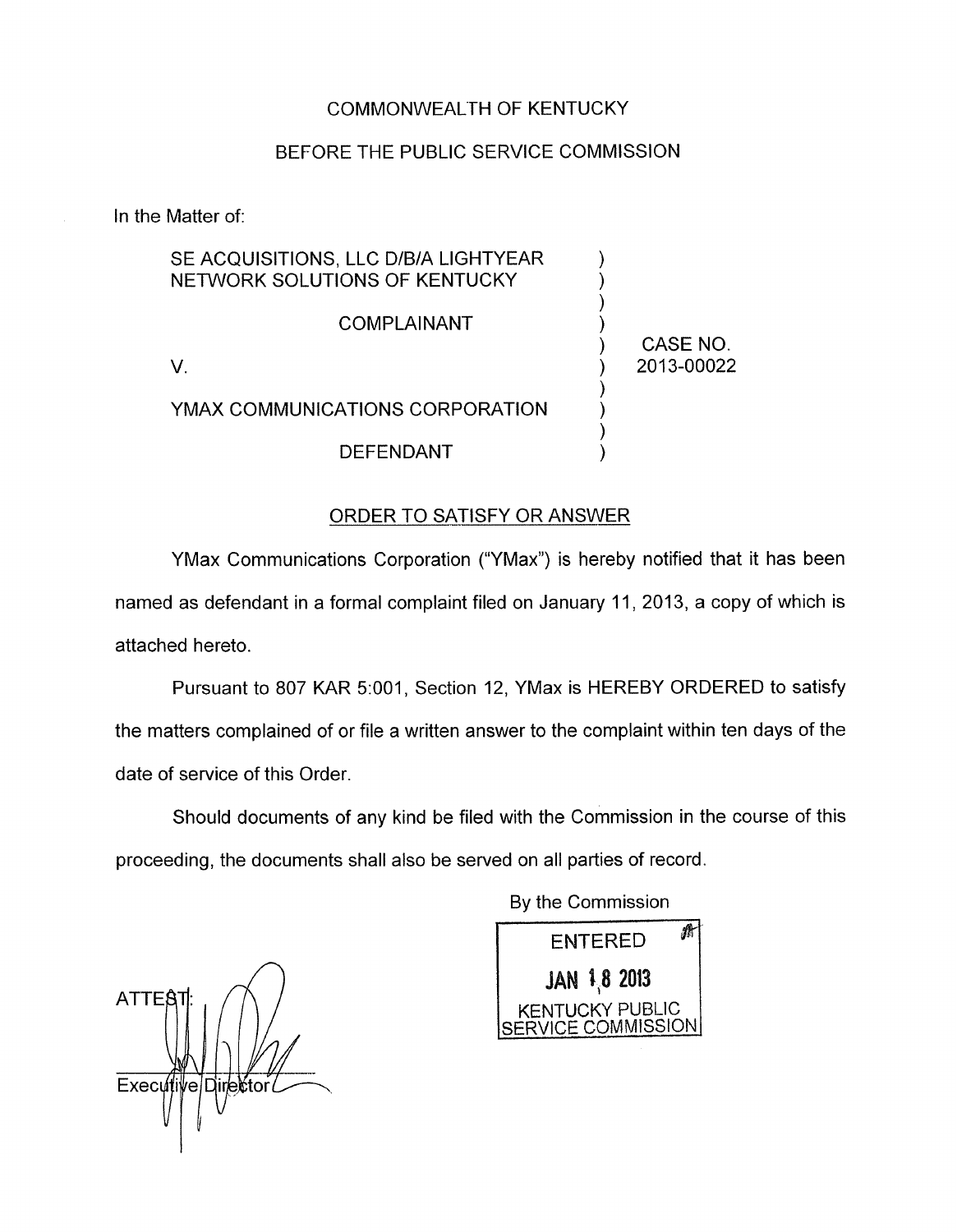| RECEIVED<br><b>JAN 14 2013</b>                                           | COMMONWEALTH OF KENTUCKY             | RECEIVED                            |
|--------------------------------------------------------------------------|--------------------------------------|-------------------------------------|
| <b>GEMERAL COUNSEL</b>                                                   | BEFORE THE PUBLIC SERVICE COMMISSION | JAN 1 1 2013                        |
| SE ACQUISITIONS, LLC d/b/a<br>LIGHTYEAR NETWORK SOLUTIONS<br>OF KENTUCKY |                                      | PUBLIC SERVICE<br><b>COMMISSION</b> |
| Complainant,<br>V.                                                       | Case No. 2013-00022                  |                                     |
| YMAX COMMUNICATIONS<br>CORPORATION                                       |                                      |                                     |
| Defendant                                                                |                                      |                                     |

### **FORMAL COMPLAINT**

Comes now SE Acquisitions, LLC, d/b/a Lightyear Network Solutions of Kentucky ("SE Acquisitions"), by counsel, and for its formal Complaint against YMax Communications Corporation ("YMax"), pursuant to KRS 278.030, 278.040, 278.160, 278.260, 278.280, 278.3 10 through 278.450, 807 KAR 5:001 and 5:006, and the Communications Act of 1934 as amended by the Telecommunications Act of 1996, hereby respectfully shows as follows:

1. The full name and address of the Complainant is SE Acquisitions, LLC, d/b/a Lightyear Network Solutions of Kentucky, 1901 Eastpoint Parkway, Louisville, Kentucky 40223. SE Acquisitions has also done business under the assumed name of SouthEast Telephone at certain times that may be pertinent to this Formal Complaint, and that assumed name may have appeared on certain documents. SE Acquisitions is a Kentucky limited liability company in good standing. On October 1, 2010, Lightyear Network Solutions, Inc. and SE Acquisitions acquired the assets of SouthEast Telephone, Inc. out of bankruptcy. The transactions at issue in this Formal Complaint arise from assets purchased in that acquisition. SE Acquisitions is a local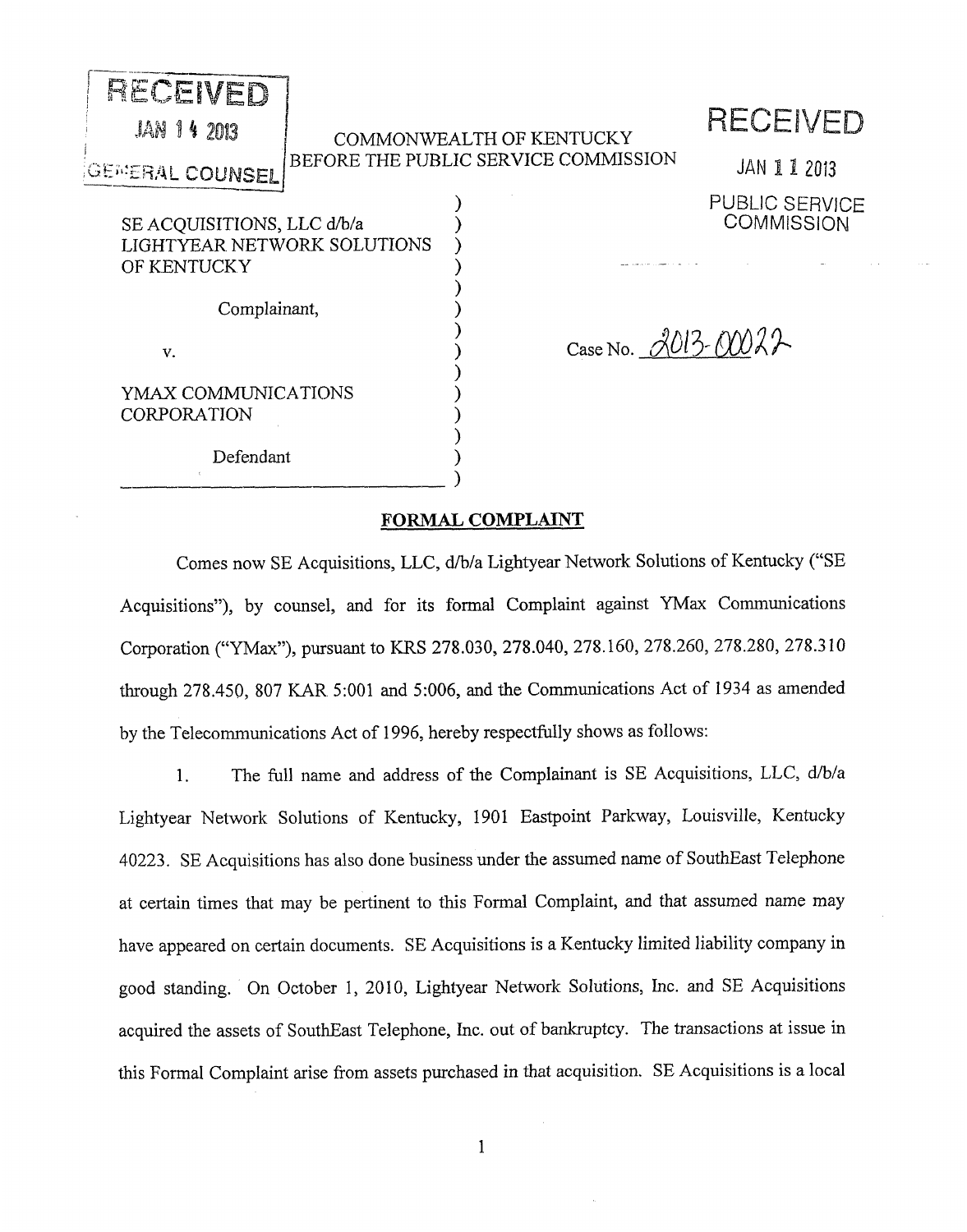exchange carrier that provides local switched access services to multiple counties in eastern Kentucky. SE Acquisitions provides switched or dedicated access communications services pursuant to certain tariffs filed with the Public Service Commission as described below.

2. The full name and address of the Defendant is Wax Communications Corporation, 5700 Georgia Avenue, West Palm Beach, Florida 33405. YMax is a foreign corporation in good standing. YMax's registered agent for service of process in Kentucky is CT Corporation System, 306 W. Main Street, Suite 512, Frankfort, Kentucky 40601. YMax is certified as a competitive local exchange carrier in multiple jurisdictions in the United States, including Kentucky, but is not a traditional telephone utility. Rather, YMax transmits telephone communications through its relationship with its close affiliate, MagicJack, L.P., which markets a device that uses the internet to make and receive telephone calls. Wax is certified as a telephone carrier in Kentucky and provides telecommunications services pursuant to certain tariffs filed with the Public Service Commission.

3. This Complaint concerns YMax's unlawful failure and refusal to pay tariffed and approved charges of SE Acquisitions. Specifically, YMax has failed and refused to pay SE Acquisitions' tariffed and approved switched access charges for terminating the switched access traffic delivered to it by Wax.

4. KRS 278.040 vests the Commission with jurisdiction over the regulation of rates and service of utilities with the Commonwealth.

5. KR.S 278.260 further vests the Commission with original jurisdiction over any complaint as to the rates or service of any utility and empowers the Commission to remedy such complaints.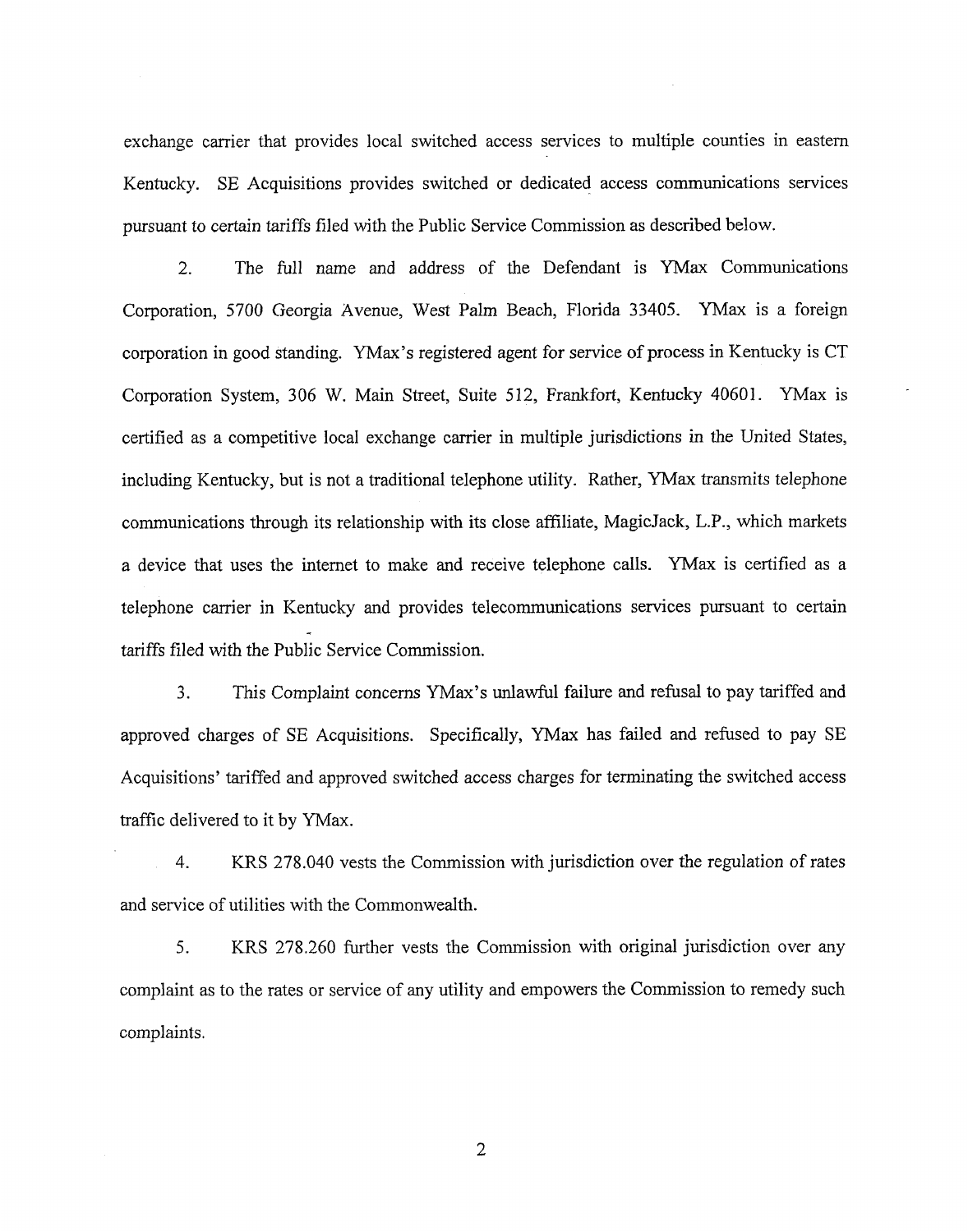*6.* Kentucky law pennits SE Acquisitions to demand, collect, and receive reasonable rates for services rendered, and to establish reasonable rules governing the conduct of its business and the conditions under which it shall be required to render service. KRS 278.030(1) and (2). SE Acquisitions may employ suitable and reasonable classifications of its service in the conduct of its business. KRS 278.030(3).

7. Under Kentucky law, telephone service shall be provided in accordance with a telephone utility's filed and approved tariff, and no person shall receive service for greater or less compensation than prescribed in the applicable tariff. KRS 278.160(1) and (2).

8. Pursuant to 807 KAR 5:006(15)(1)(a), (d), (e), *(0,* and (g), SE Acquisitions may refuse or terminate service to YMax for: (i) noncompliance with SE Acquisitions' tariffed rules or commission administrative regulations: (ii) noncompliance with state, local or other codes; (iii) nonpayment of bills; and/or (iv) illegal use or theft of service.

#### **STATEMENT OF FACTS**

9. SE Acquisitions, LLC's Kentucky Access Services Tariff No. 2 ("Tariff No. 2") was issued October 1, 2010 and effective October 1, 2010. Tariff No. 2 was replaced in its entirety by SE Acquisitions, LLC, d/b/a Lightyear Network Solutions of Kentucky, Kentucky Access Services Tariff No. *5* ("Tariff No. **S''),** which was issued July 11 , 2012 and effective July 26, 2012.

10. Pursuant to Tariff No. 2, and subject to all of its terms and conditions, local switching was charged at the rate of \$0.0643 per originating minute or terminating minute under Section 3.93(A).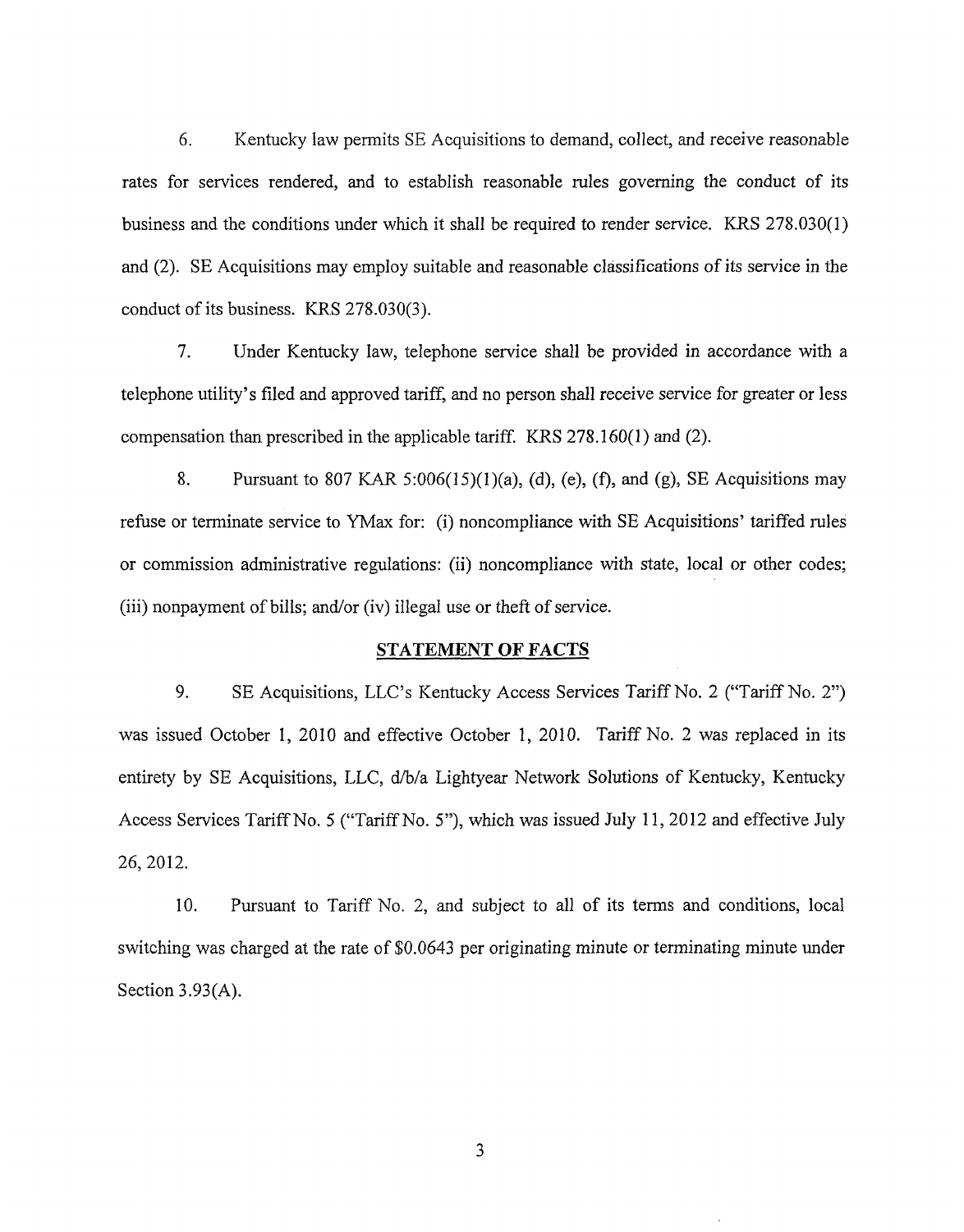11. Pursuant to Tariff No. 5, and subject to all of its terms and conditions, local switching was charged at a rate of \$0.0643 per originating minute and \$0.056468 per terminating minute under Section 3.93(A).

12. With the exception of the above-referenced rate difference between Tariff No. 5 and Tariff No. 2, the language of Tariff No. 5 and Tariff No. 2 is virtually identical with respect to the duties of any person or entity who was or became a Customer by using services under the terms and conditions of the tariff.

13. Pertinent common provisions of Tariff No. 5 and Tariff No. 2 (collectively, the "Tariffs") include, but are not limited to, the following:

- a. Section 1, definition of "Constructive Order": "Delivery of calls to or acceptance of calls from the Customer's End Users over Company-switched local exchange services constitutes a Constructive Order by the Customer to purchase witched access services as described herein."
- b. Section 1, definition of "Customer": "Any person, firm, partnership, corporation or other entity which uses service under the terms and conditions of this tariff and is responsible for the payment of charges."
- c. Section 2.9.1 , "Obligations of the Customer": "The Customer is responsible for . . . payment of charges for services provided."
- d. Section 2.10.1 , "Responsibility for Charges": "The Customer is responsible for payment of all charges for services and equipment furnished to the Customer for transmission of calls via the Company."
- e. Section 2.10.3, "Payment for Services": **"(A)** Unless otherwise specified herein, bills are due and payable upon receipt." . . . "(E) Amounts not paid within 21 days after the date of invoice will be considered past due. The Company will assess a late payment charge equal to 1.5% per month for any past due balance that exceeds 21 days."  $\ldots$  "(G) The Customer shall notify the Company of any disputed items on an invoice within 45 days of receipt of the invoice."
- f. Section 2.14.1 , "Refusal and Discontinuance of Service": "Upon nonpayment of any amounts owing to the company, the Company may, by giving requisite prior written notice to the Customer discontinue or suspend service without incurring any liability."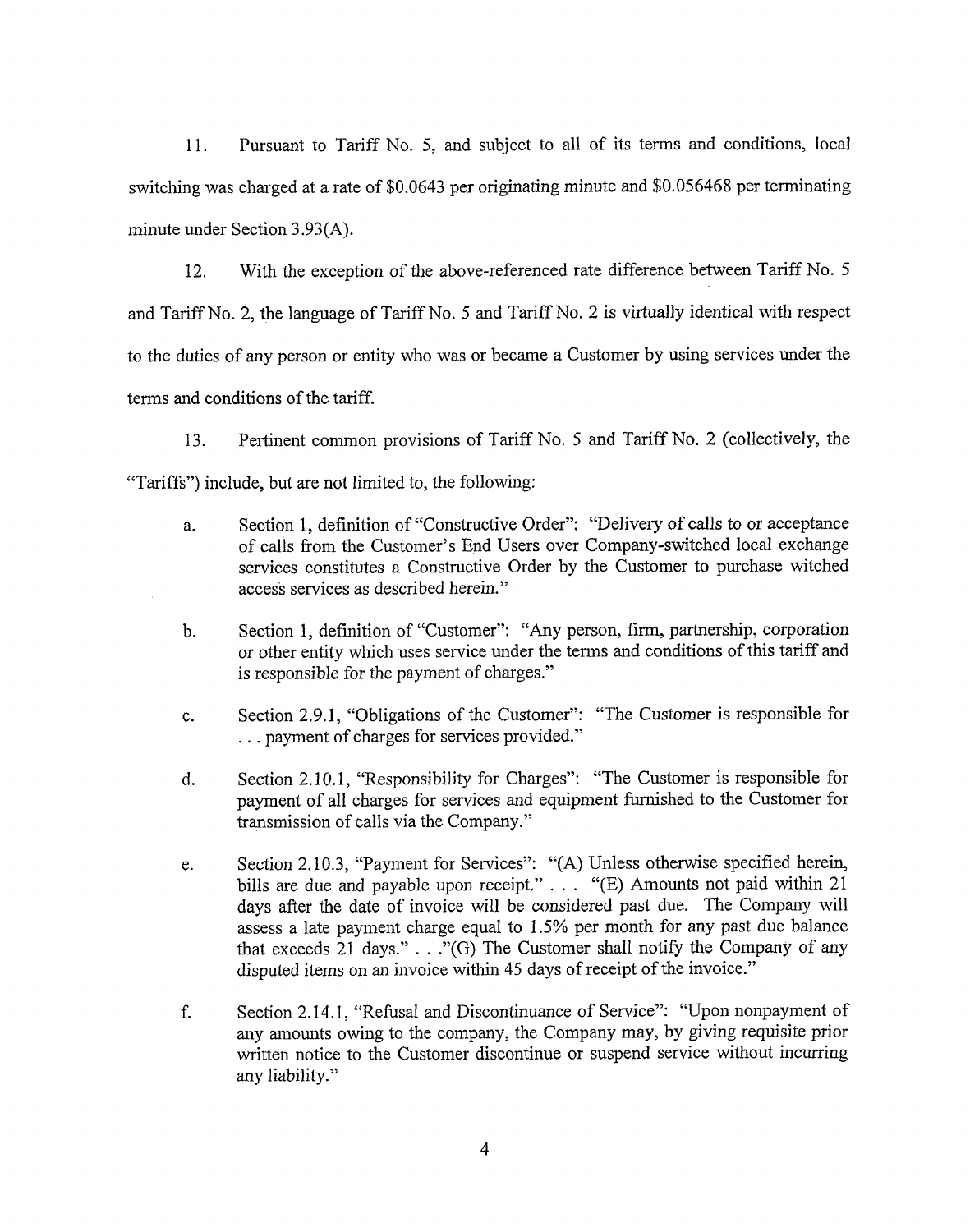- *g.*  Section 2.14.6, "Refusal and Discontinuance of Service": "The Company may discontinue the furnishings of any and/or all service(s) to Customer, without incurring any liability:  $\ldots$  (2) Upon ten (10) days' written notice to the Customer of any sum thirty (30) days past due."
- h. Section 2.14.7, "Refusal and Discontinuance of Service": "In the event the Company incurs fees or expenses, including attorney's fees, in collecting, or attempting to collect, any charges owed the Company, the Customer will be liable to the Company for the payment of all such fees and expenses reasanably incurred."
- *1.*  Section 3.4.1, "Access Ordering": "(A) Customers may order switched access through a Constructive Order, as defined herein, or through an **ASR** [Access Service Request]."

# **COUNT I Failure to pay tariffed charges**

14. SE Acquisitions restates and realleges all prior paragraphs as if set forth in full.

15. As set forth in the Tariffs, YMax is responsible for payment of all charges for services and equipment furnished by SE Acquisitions to YMax for transmission of calls.

16. YMax delivered terminating calls to SE Acquisitions' switched local exchange services, which delivery by YMax constituted a Constructive Order under the terms of the Tariffs, pursuant to which YMax ordered and used switched access services provided by SE Acquisitions. Accordingly, YMax became liable for the payment of the charges set forth in the respective Tariffs.

17. SE Acquisitions invoiced YMax for the charges authorized by and stated in the Tariffs. YMax failed and refused to pay the charges. SE Acquisitions made further express written demand for payment, which included written notice to YMax of certain sums that were thirty (30) days or more past due. YMax nevertheless failed and refused to pay the charges, and continues to fail and refuse to pay the charges.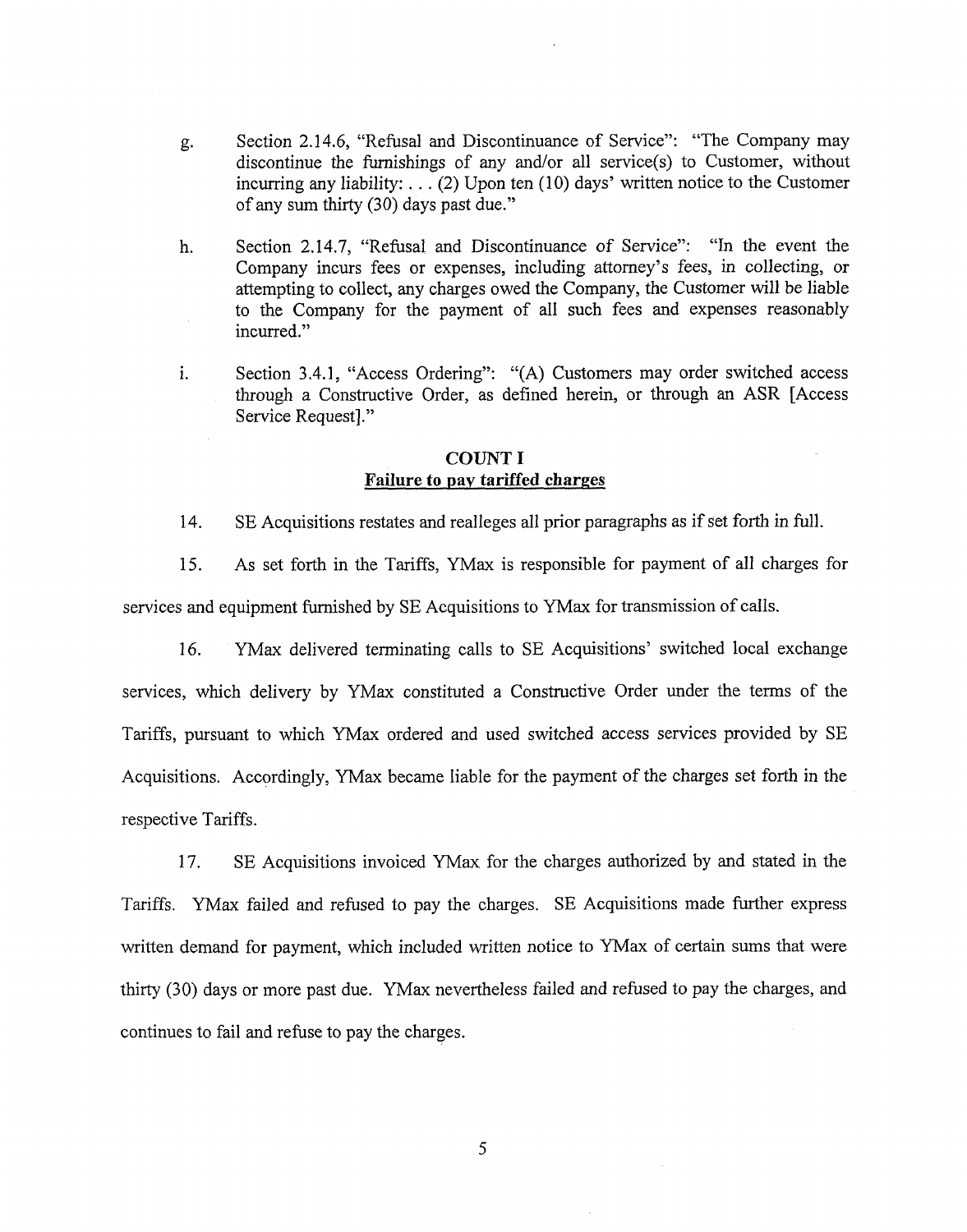18. YMax has not notified SE Acquisitions of any disputed items on any invoice within 45 days of receipt of such invoice, or at any time.

19. From October 1,2010 through December 31, 2012, Wax failed to pay charges for which it is liable pursuant to the Tariffs in the total amount of not less than \$152,622.87. Additional charges have come due and/or will come due after December 31, 2012. YMax is responsible to pay all due and past due charges, and all additional charges as and when due.

20. YMax's failure to pay tariffed charges has caused damages to SE Acquisitions.

21. SE Acquisitions respectfully requests that the Public Service Commission enter an Order requiring that YMax promptly pay to SE Acquisitions all due and past due charges, and all additional charges as and when they come due, including but not limited to, in addition to originating and terminating charges: (a) late payment charges equal to 1.5% per month for all past due balances that exceed 21 days; (b) SE Acquisitions' reasonable attorneys' fees and expenses incurred in pursuing collection of the foregoing charges; and (c) any and all additional sums that SE Acquisitions is entitled to recover pursuant to the Tariffs.

# **COUNT 11 Discontinuance of service**

22. SE Acquisitions restates and realleges all prior paragraphs as if set forth in full.

23. SE Acquisitions is entitled to discontinue service to Wax pursuant to, without limitation, Sections 2.14.1 and 2.14.6 of the Tariffs.

24. SE Acquisitions is entitled to discontinue service to Wax pursuant to the Tariffs, and does not waive its right to exercise this remedy without the express leave of the Public Service Commission; however, in an abundance of caution, SE Acquisitions respectfully requests that the Public Service Commission enter an Order expressly finding that the conditions set forth in the Tariffs which authorize SE Acquisitions to discontinue service to Wax have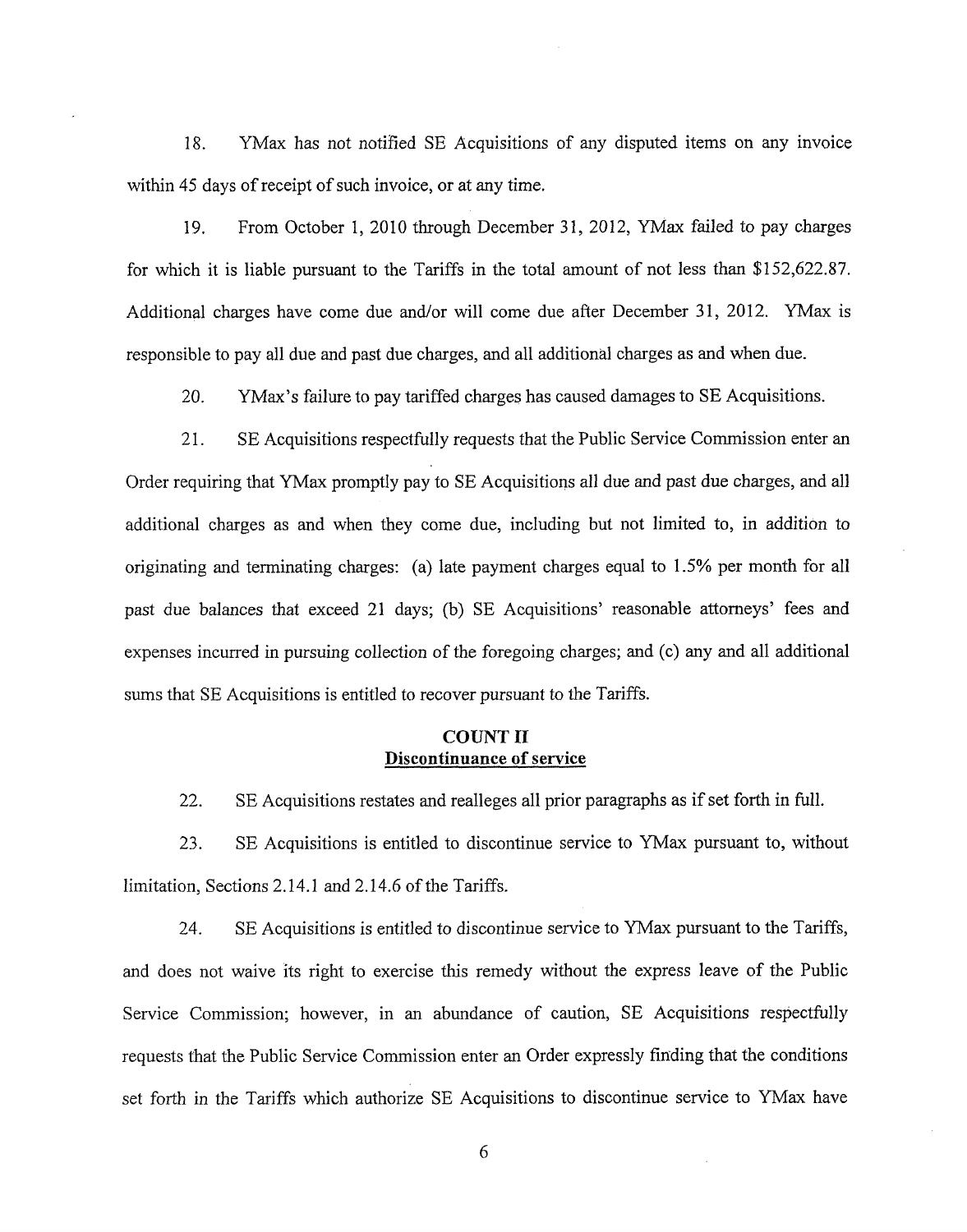been met, and holding that SE Acquisitions is authorized and entitled to discontinue service to YMax forthwith.

WHEREFORE, SE Acquisitions respectfully requests that the Public Service Commission enter appropriate Orders as follows:

- a. *An* Order requiring that YMax promptly pay to SE Acquisitions all due and past due charges, in the total amount of not less than \$152,622.87 as of December 31, 2012 and all additional charges as and when they come due, including but not limited to, in addition to all originating and/or terminating charges: (a) late payment charges equal to 1.5% per month for all past due balances that exceed 21 days; (b) SE Acquisitions' reasonable attorneys' fees and expenses incurred in pursuing coIlection of the foregoing charges; and (c) any and all additional sums that SE Acquisitions is entitled to recover pursuant to the Tariffs;
- b. An Order expressly finding that the conditions set forth in the Tariffs which authorize SE Acquisitions to discontinue service to YMax have been met, and holding that SE Acquisitions is authorized and entitled to discontinue service to YMax forthwith; and
- c. Additional Orders for any and all other and further relief to which SE Acquisitions may be entitled pursuant to law.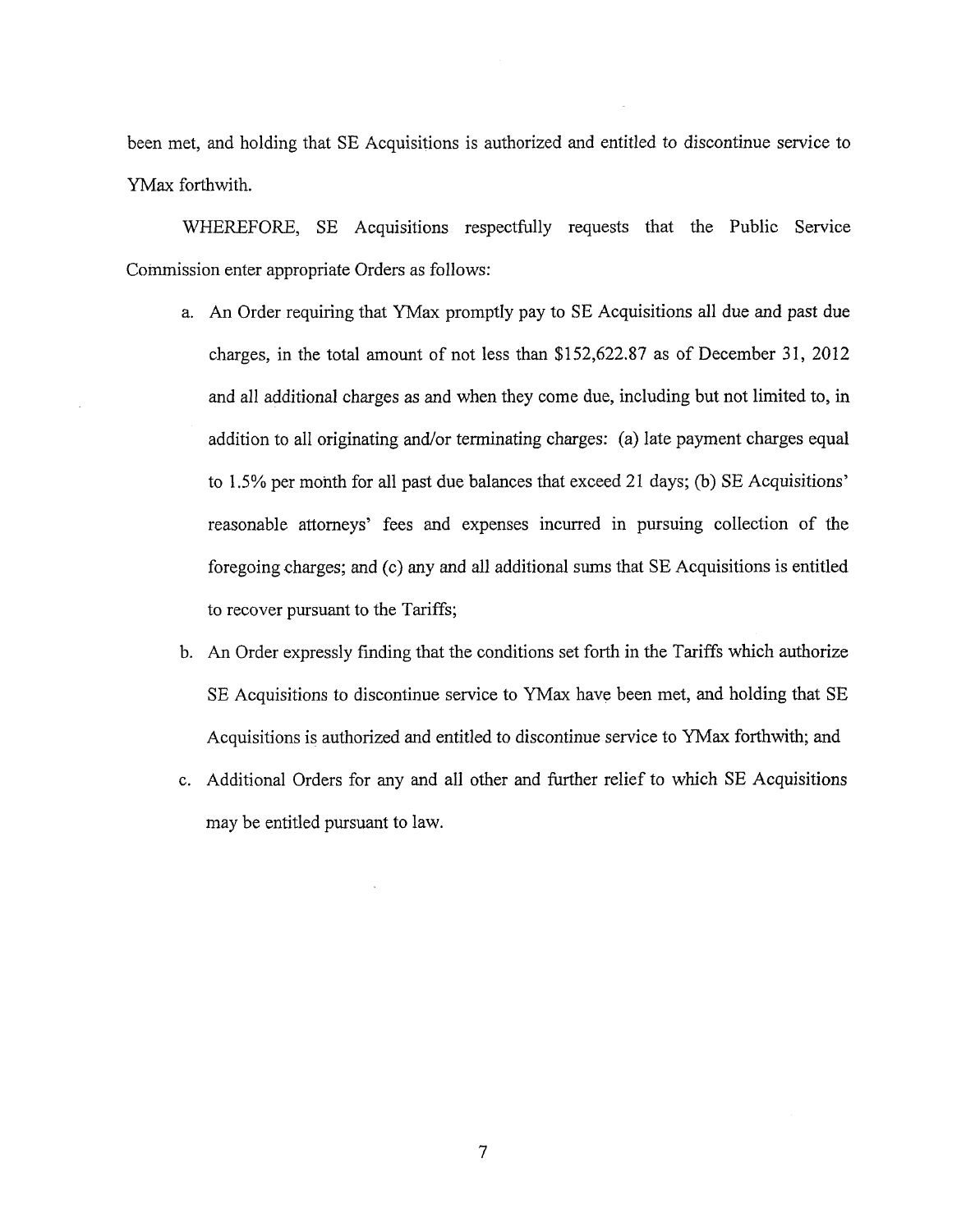Respectfully submitted,

Respectfully submitted, McBRAYER, McGINNIS, LESLIE & KIRKLAND, PLLC 201 E. Main Street, Suite 1000 Lexington, KY 40507 Phone: (859) 231-8780 ATTORNEYS FOR SE ACQUISITIONS, LLC d/b/a LIGHTYEAR NETWORK SOLUTIONS OF KENTUCKY Fax: **(859)** 231-1 175